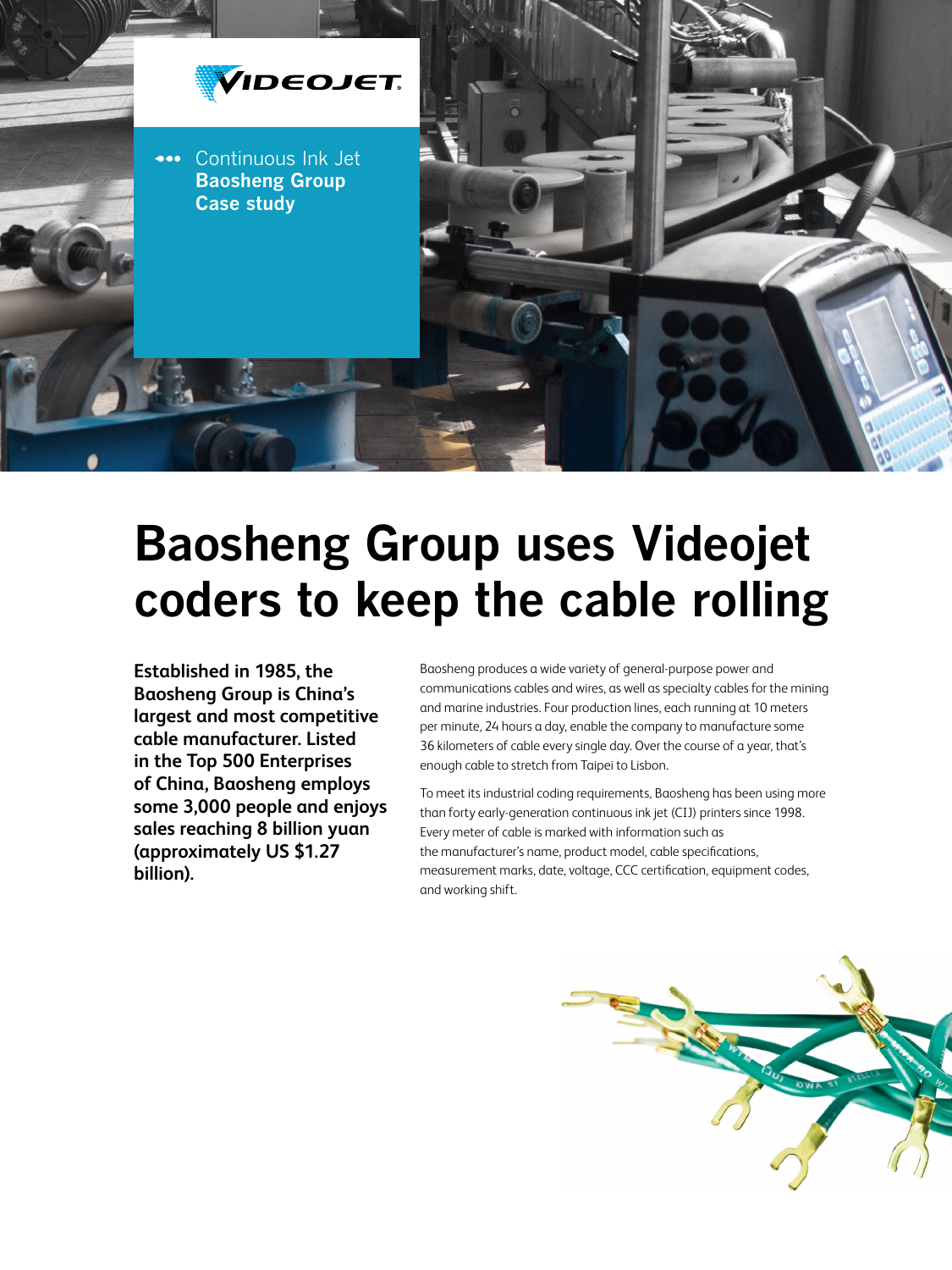**"Character legibility and resistance to smudging and transfer when the cable is rolled onto spools is vital to our products meeting regulatory and customer needs as well as our own branding requirements. Additionally, the coding must withstand the friction of unwinding and installing the product."**

**Ju ChaoRong, Director (Section Chief) of Technology Management Baosheng Group**

**While the Videojet inks have always lived up to Baosheng's expectations and high production output, the printers operate in a particularly challenging environment. Extreme humidity and wide temperature swings are frequent problems, due to the monsoonal weather that affects China's Jiangsu province throughout spring and summer.**



According to Wan JiaQin, Manager of Facility and Technology at Baosheng, "The plant is exposed to external weather conditions, which can swing widely with changes in the seasons or even the day. The environment can range from cold and damp on any given morning to hot and dry by the afternoon."

These conditions can cause problems for earlygeneration CIJ printers. Among other factors, these early printers were designed to connect to production plant air compressors in order to drive the ink system and clear the printhead. Like many, Baosheng's plant air compressors draw their air from the outside environment. During extreme wet weather, humidity tends to collect and condense in the compressed air lines, subsequently contaminating the ink and clogging the printheads.

Dealing with airborne particles in the environment has proven to be a challenge, as well. For example, the older CIJ printers feature tanks for storing the coding inks and solvents. Sometimes, just opening the lid on one of these tanks—without carefully dusting it off first—is enough to contaminate the printing fluids and lead to a clogged printhead.

"Ours is a tough operating environment," says Wan JiaQin. "And the Videojet 1710 thrives in it. What's more, the Videojet high-contrast inks are visible across our range of substrates. Each time a printer goes down, it takes our maintenance personnel an average of 30 minutes to service the coder and rectify the situation. During that time, some 450 meters typically go across the line without marking. This material has to be subsequently collected, taken out of the normal production process and manually reworked, taking up another hour of production time."

When the time came to find a replacement for its aging CIJ printers, Baosheng considered products from Markem-Imaje and two local suppliers before ultimately selecting the Videojet 1710 high-contrast coder. The company chose Videojet and the 1710 for high performance, competitive pricing, operational stability and timely service response. And the design of the 1710 completely eliminates the issue of ink contamination. Just a month after making the choice, Baosheng was using the Videojet 1710 in its production environment.

"Maximizing production line uptime is critical to delivering the widest product selection and most competitive prices to our customers," says Ju ChaoRong. "The 1710 coder is ready when our lines are, helping us achieve our business goals."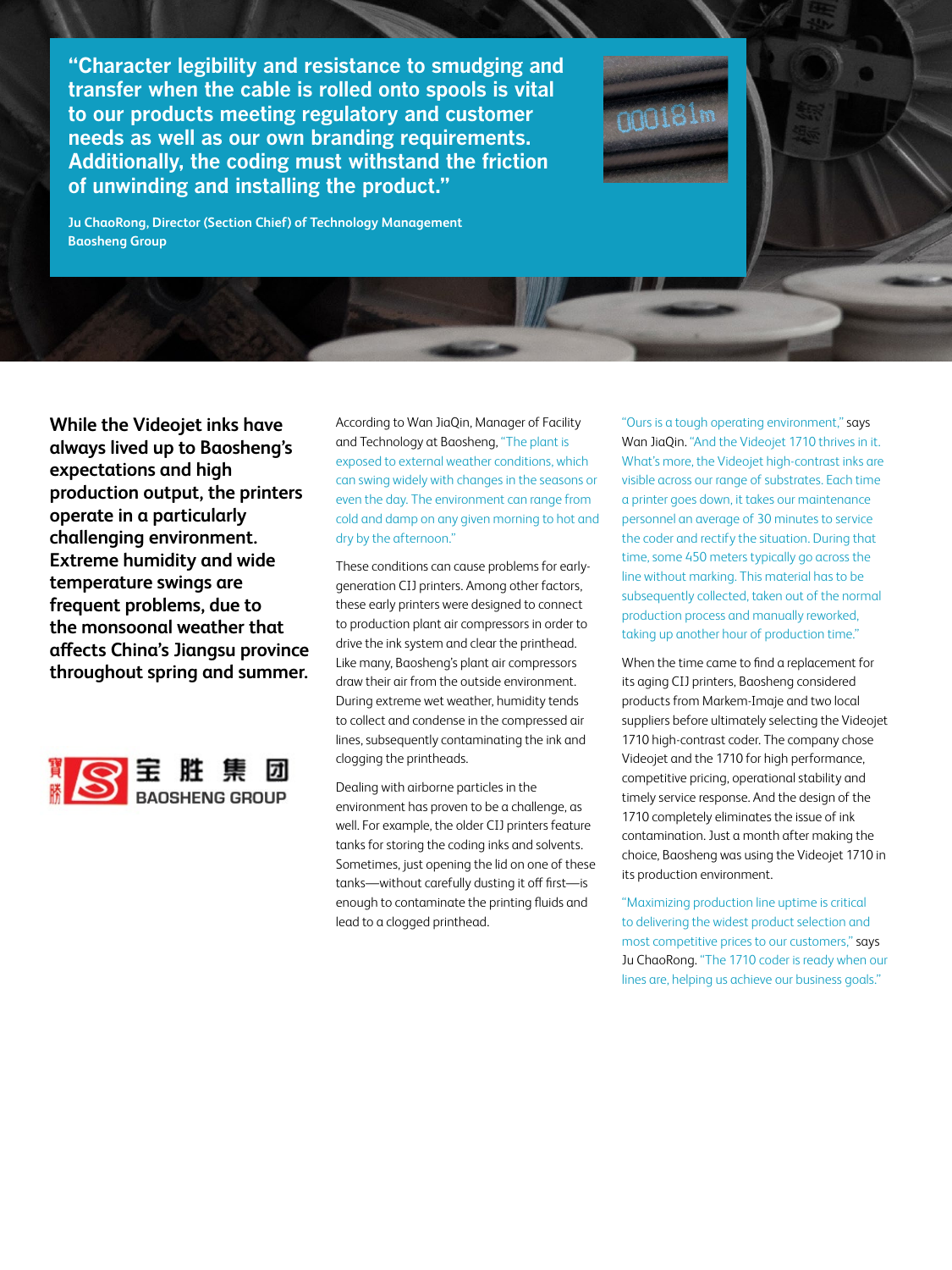







With the Videojet 1710 printer in place on one production line, Baosheng is seeing great results:

- Increased reliability provides higher production uptime while reducing product rework and material waste.
- • The 1710's positive air, CleanFlow™ printhead and improved dust resistance prevent the intrusion of outside particles, contributing to a very low failure rate. With the 1710 on duty, maintenance and production costs have already dropped by an estimated 30,000 yuan per month, for just one line.
- The printhead design ensures the highest print quality with minimal cleaning, even when using the toughest pigmented inks. The perforated design of the CleanFlow™ printhead with increased positive airflow reduces ink build-up and minimizes printhead cleaning in Baosheng's high-output, high-humidity environment.
- • Sealed cartridge inks eliminate spillage and contamination, while SmartChip™ technology eliminates ink mix-ups and waste.
- • Simplified programmability enables production operators to quickly create new codes and retrieve stored codes, accelerating changeover between SKUs while reducing errors.
- Easy, predictable maintenance with extended mean times between scheduled procedures allows line managers at Baosheng to feel confident that the 1710 printer will run efficiently for a specified number of production hours.

# **Savings Quantified:**

**\$4,773 savings per month, or \$57,276 savings per year by one coder!**

"One of the things I like—and my maintenance workers especially like—is the Core technology," says Ju ChaoRong. "By putting all the coder's filters and wear items into one easily replaceable unit, scheduled maintenance is almost a nonevent with the 1710. This not only helps drive down our overhead costs, it keeps our production lines going. We're very impressed with the design and function of the Videojet 1710 printer. By insulating the coder from external air supplies, they've ensured that clean air is flowing over internal components and through the perforated printhead. The printer also seems to start up much more easily after days when we are not using it, like it has been taking care of itself. This design of the Videojet 1710 printer contributes directly to our production line uptime."